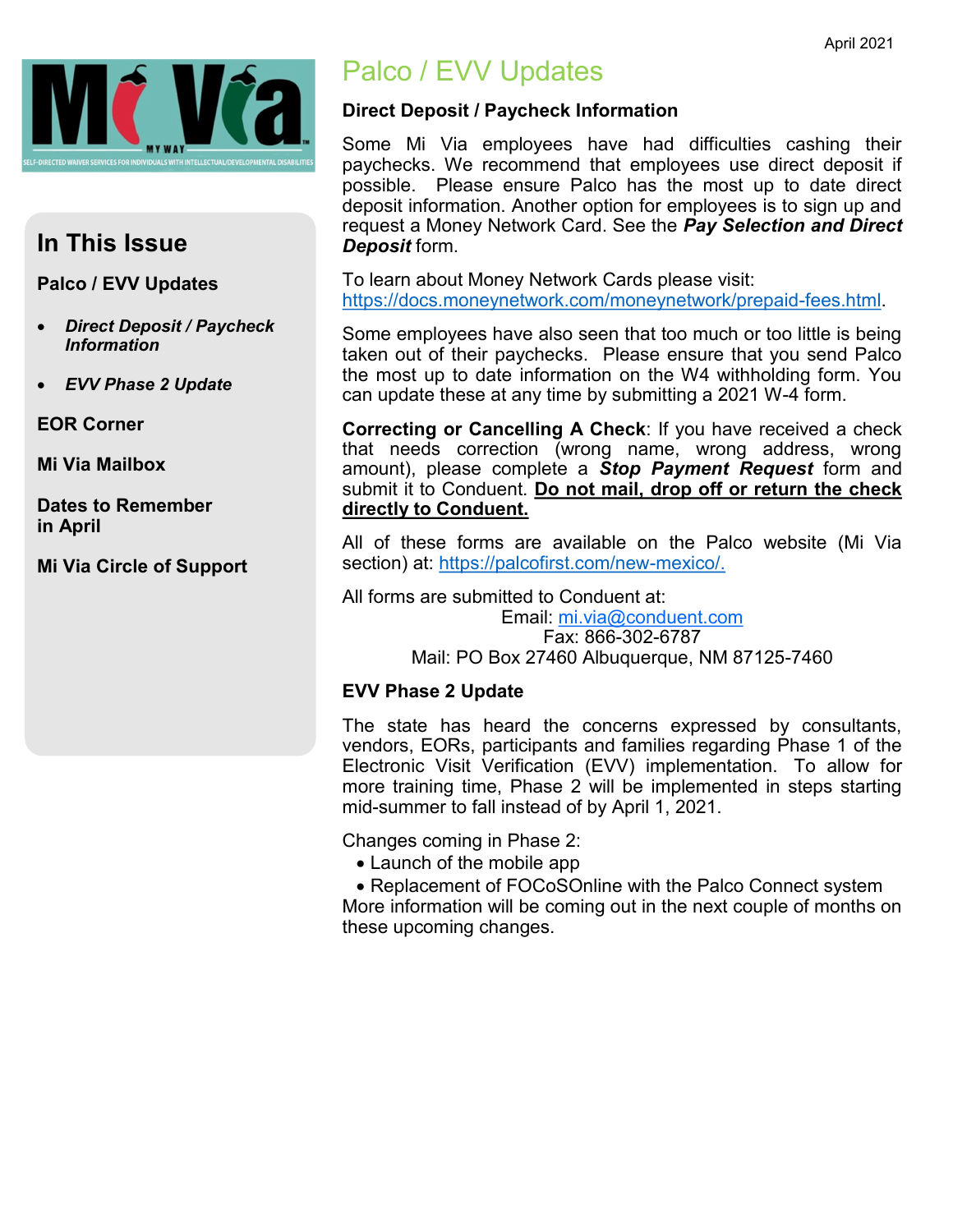## FMA-Conduent

Contact Information:

**Phone:** 1-800-283-4465

**Toll-free Fax:** 1-866-302-6787

**E-mail:** mi.via@conduent.com (This email box is for form submission only. If you have questions, please call the Consolidated Customer Service Center (CCSC) at 1-800-283-4465.

#### **Physical Address:**

1720-A Randolph Rd SE Albuquerque, NM 87106

#### **Note:**

The Mi Via Advisory Committee works with the State to share information and help with communication among all Mi Via Participants.

## EOR Corner

An Employer of Record (EOR) has an important role in making sure participants are receiving their services and that employees and vendors are paid for the services they provide to Mi Via participants.

An EOR must:

- Approve and send employee timesheets, mileage reimbursement requests, and Payment Request Forms (PRFs) on time.
- This means **within ninety (90) days of the date of service**. Please remember that billings sent past ninety (90) days from the date of service **will not be paid.**

The processing of Payment Request Forms (PRF) can be delayed when the forms are incomplete or missing information. Before submitting a PRF, make sure:

- All information is complete and correct.
- The invoice is attached.
- The amount you are requesting to be paid matches the amount on the invoice.

Missing or incomplete information will result in a Return to Participant (RTP) notification for the corrected information. If you get an RTP to correct something please review, make all corrections and submit the corrected PRF to Conduent as soon as possible.

## Mi Via Mailbox

The Mi Via Mailbox (Email: [mi.via@conduent.com\)](mailto:mi.via@conduent.com) is best way to submit documents. You will receive an email confirmation for any emails submitted. Conduent staff monitor and maintain the email box. If the document is missing or has invalid information, it will be returned via a return email. The return email will list the error. The return email is sent to the employee, employer of record (EOR) and Consultant. Delay in responding to the return will impact payment. The Mi Via Mailbox is used for receiving documents. Staff monitoring the mailbox cannot answer questions sent through the Mi Via Mailbox. Please call to the Consolidated Customer Services Center (CCSC) if you have questions.

### **Important Tips**:

- 1. Please allow five (5) business days for documents submitted through the Mi Via Mailbox to be opened and reviewed, information to be entered into FOCoS, and/or notifications to be sent out to you for documents that need corrections.
- 2. Please do not submit documents multiple times for the same participant. Submitting the same document multiple times causes delays in processing the paperwork and delays payment.
- 3. Please keep in mind the payment cycle dates. Paperwork submitted too late in the payment cycle will not be processed in time for payment within the pay period and will delay payment.

If you have not seen an update in FOCoS, and/or have not received a return e-mail for corrections in five (5) business days of submission, please call the Consolidated Customer Service Center at 1-800-283- 4465 then press 5. The CCSC and/or Conduent will not be able to provide an update if the status of your submission has been fewer than five (5) business days.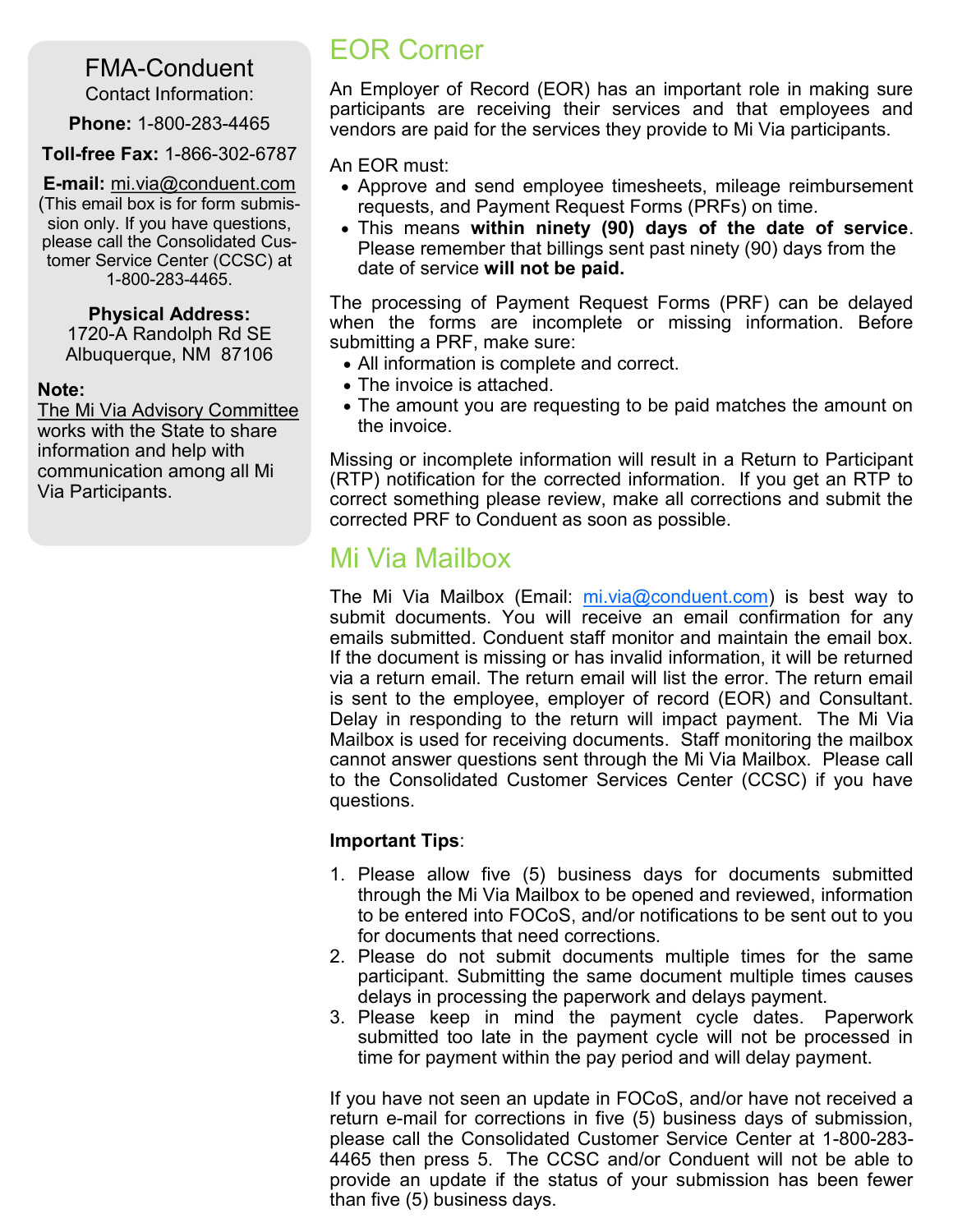# **Dates to Remember in April**

# **Service Deliveries Concerns (E.g. SSP)** April 2021

| Sun      | Mon        | Tue      | Wed            | Thu          | Fri                                                                                                      | Sat                                                                                                                      |
|----------|------------|----------|----------------|--------------|----------------------------------------------------------------------------------------------------------|--------------------------------------------------------------------------------------------------------------------------|
| March 28 | March 29   | March 30 | March 31       | $\mathbf{1}$ | $\overline{2}$<br><b>Vendor Checks</b><br><b>Received or</b><br><b>Deposited</b>                         | $\mathfrak{Z}$<br>Deadline to<br>submit PRFs for<br>$4/16/21$ payment                                                    |
| 4        | $\sqrt{5}$ | $\,6\,$  | $\overline{7}$ | $\,8\,$      | 9<br>Paychecks and<br><b>Vendor Checks</b><br><b>Received or</b><br>Deposited; end of<br>the pay period  | 10<br>Deadline to<br>submit faxed<br>timesheets,<br>Mileage & PRFs<br>for 4/23/21 pay-<br>ment; new pay<br>period begins |
| 11       | 12         | 13       | 14             | 15           | 16<br><b>Vendor Checks</b><br><b>Received or</b><br><b>Deposited</b>                                     | 17<br>Deadline to<br>submit PRFs for<br>4/30/21 payment                                                                  |
| 18       | 19         | 20       | 21             | 22           | 23<br>Paychecks and<br><b>Vendor Checks</b><br><b>Received or</b><br>Deposited; end of<br>the pay period | 24<br>Deadline to<br>submit faxed<br>timesheets,<br>Mileage & PRFs<br>for 5/7/21 pay-<br>ment; new pay<br>period begins  |
| 25       | 26         | 27       | 28             | 29           | 30<br><b>Vendor Checks</b><br><b>Received or</b><br><b>Deposited</b>                                     | May 1<br>Deadline to<br>submit PRFs for<br>5/14/21 payment                                                               |